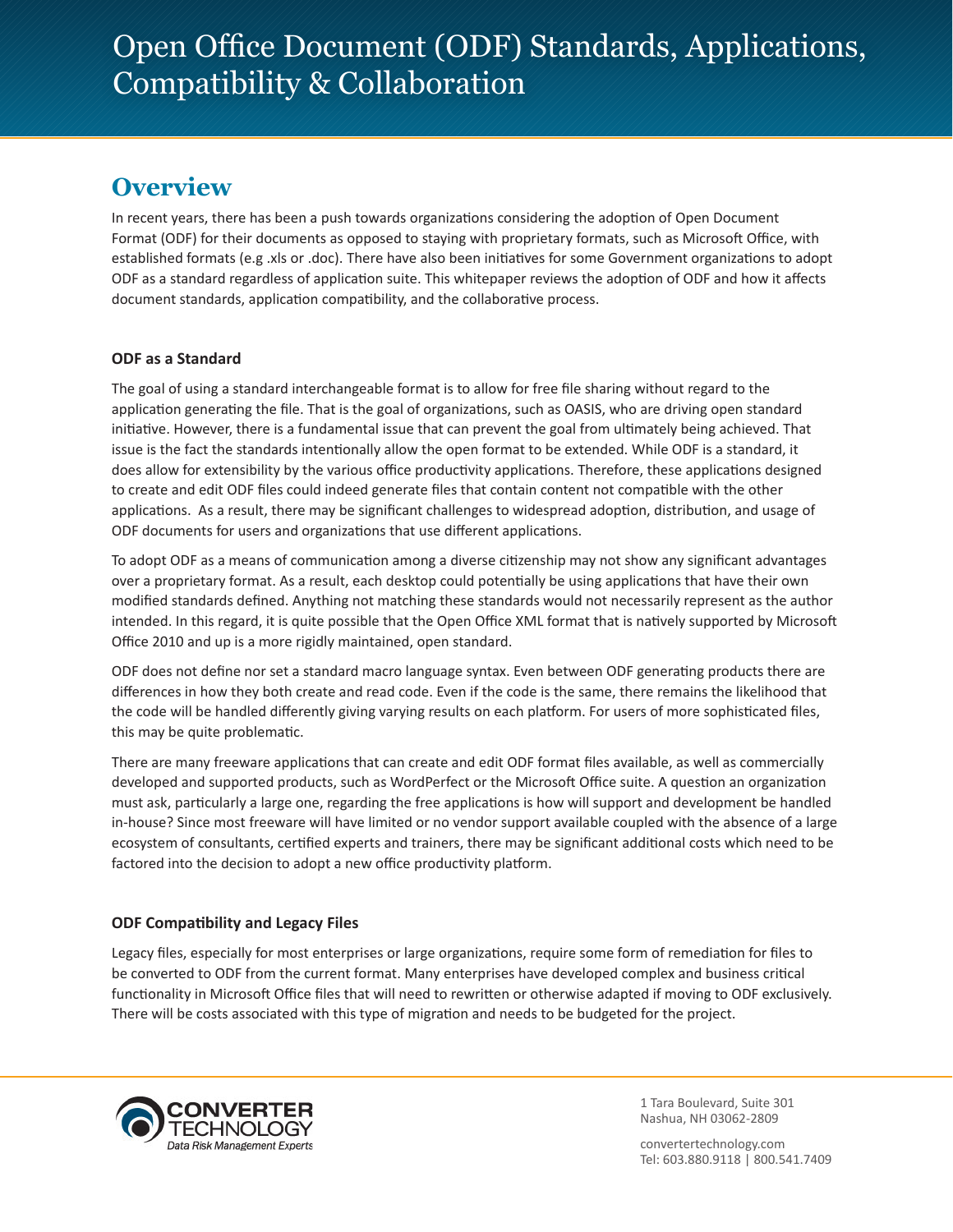As with any migration to a new platform, functionality of the files may be compromised or even lost. For example, many legacy documents in the standard Microsoft Office format include VBA code to call some functions – such as a calculation or to bring data from another source. ODF has no support for VBA, therefore without a remediation strategy the functionality of these files will be lost.

Across the board most major organizations, business and governments use Microsoft Office to create, collaborate and publish files. Office is the industry standard and is by far the most widely used productivity software commercially available today. We have seen some adoption of alternatives, but at this time they are not widespread. Unless there is a major change in the adoption of other office applications, we can expect that significant data exchange issues will remain from organization to organization. A strategy for how to handle these differences will need to be developed when adopting the ODF platform.

As stated, there are alternatives to Microsoft Office. Organizations reviewing options need to be certain that ODF is a superior solution and not simply base the decision on license cost alone. It's important too to keep in mind that Microsoft Office 2010 and 2013 have been developed to create and handle ODF format files, with some standardization in place.

|                                     | <b>Office 2003</b> | <b>Office 2007</b> | <b>Office 2010</b> | <b>Office 2013</b> |
|-------------------------------------|--------------------|--------------------|--------------------|--------------------|
| Binary format<br>(.doc, .xls, .ppt) | Open, Edit, Save   | Open, Edit, Save   | Open, Edit, Save   | Open, Edit, Save   |
| Traditional open<br>XML             | Open, Edit, Save   | Open, Edit, Save   | Open, Edit, Save   | Open, Edit, Save   |
| Strict open XML                     |                    |                    | Open, Edit         | Open, Edit, Save   |
| <b>ODF 1.1</b>                      |                    | Open, Edit, Save   | Open, Edit, Save   | Open, Edit         |
| ODF 1.2                             |                    |                    |                    | Open, Edit, Save   |
| <b>PDF</b>                          |                    | Save               | Save               | Open, Edit, Save   |

| Table 1: Evolution of file format support in versions of Microsoft Office |  |  |  |  |  |
|---------------------------------------------------------------------------|--|--|--|--|--|
|---------------------------------------------------------------------------|--|--|--|--|--|

**As an organization the decision to considering moving to the ODF standard may be based on a corresponding plan to replace MS Office with the expectation of a cost savings, but there should be careful consideration of the hidden costs first.** 

## **ODF and Cost Savings**

ConverterTechnology has kept up on industry discussions regarding improvement of organizational efficiency when adopting the ODF format, since some desktops only use about 15% of the functionality that Microsoft Office offers. We concur that the cost, from a licensing perspective, of the application suite may, at face value, produce a savings. Regardless of the cost of the suite being adopted, the actual efficiency of the end user will likely not improve. In fact, efficiency will drop for a period of time while users get familiar with the new tools.



1 Tara Boulevard, Suite 301 Nashua, NH 03062-2809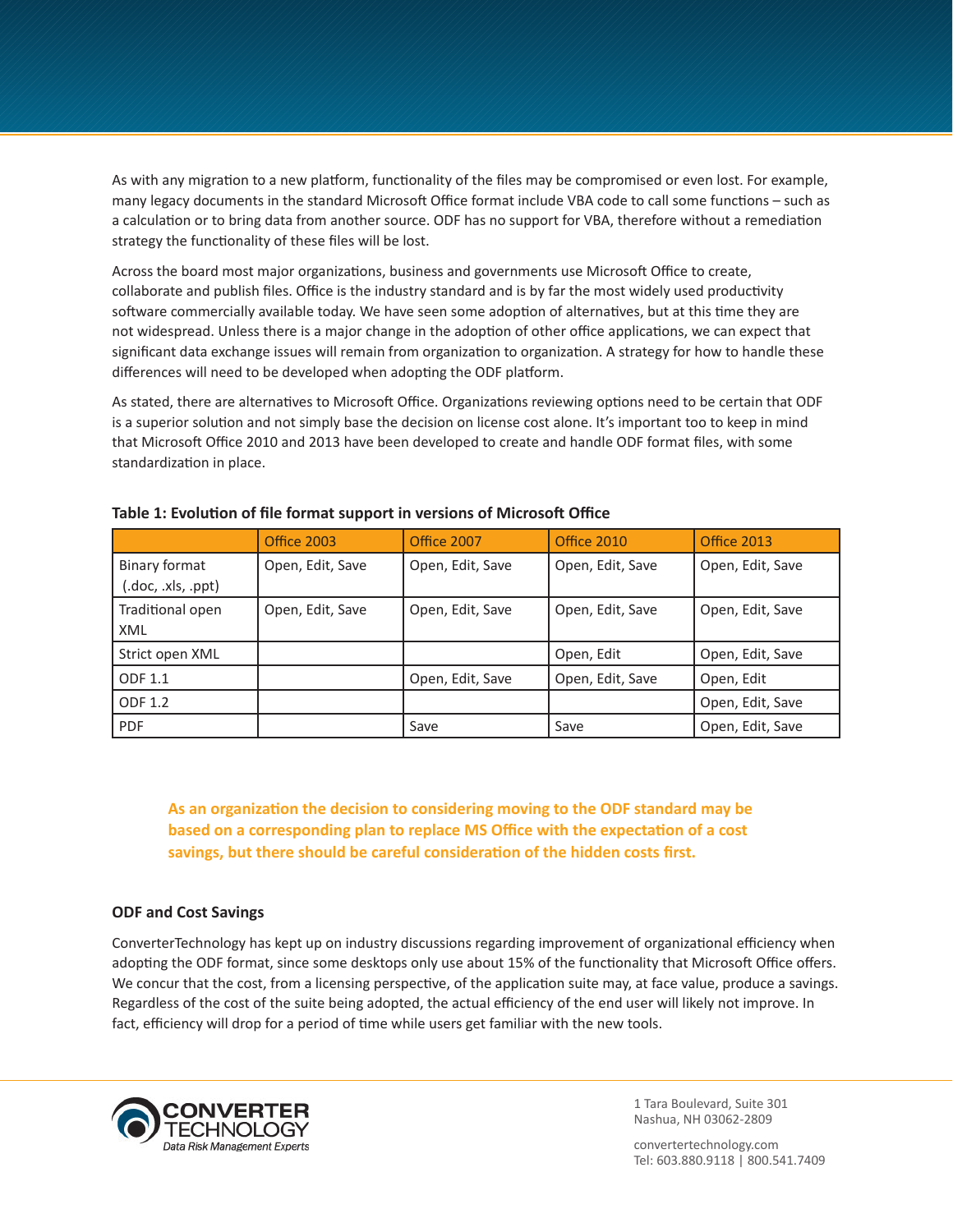It is tempting to consider the potential cost savings of deploying a free or lower-cost office suite, but the decision should be made with consideration for all the possible impact and hidden costs it could have on your organizations such as:

- File compatibility and functionality
- User retraining and corresponding productivity drop for a time
- Product support and security update
- Availability of consultants for configuration, training and customization

## **Further Considerations**

When looking at alternate platforms, organization should consider the following:

#### **Macros**

• Will they be supported?

#### **Excel**

- Are all functions available?
- Will they have the same names?
- Will they give the same result each time?
- Can custom functions be used or must they be modified?
- Will we be able to import data from external sources?
- Can all existing data connections be used?
- Are there syntax changes?
- How will links be affected between documents of the same/different type?
- Are all styles available and will they have the same appearance?

## **Inserts**

- Can the new format use SmartArt, shapes, etc.?
- Are charts handled/displayed the same?
- Are all types available?
- What happens to equations?

## **Protection**

• What document-level protection is available (locked cells/worksheets, passwords, etc.)?

## **Add-ins**

• Will they be compatible with the new format?

## **External applications**

- Are there any that create/modify/read existing documents?
- Will they be compatible with the new format or will modifications be necessary?



1 Tara Boulevard, Suite 301 Nashua, NH 03062-2809